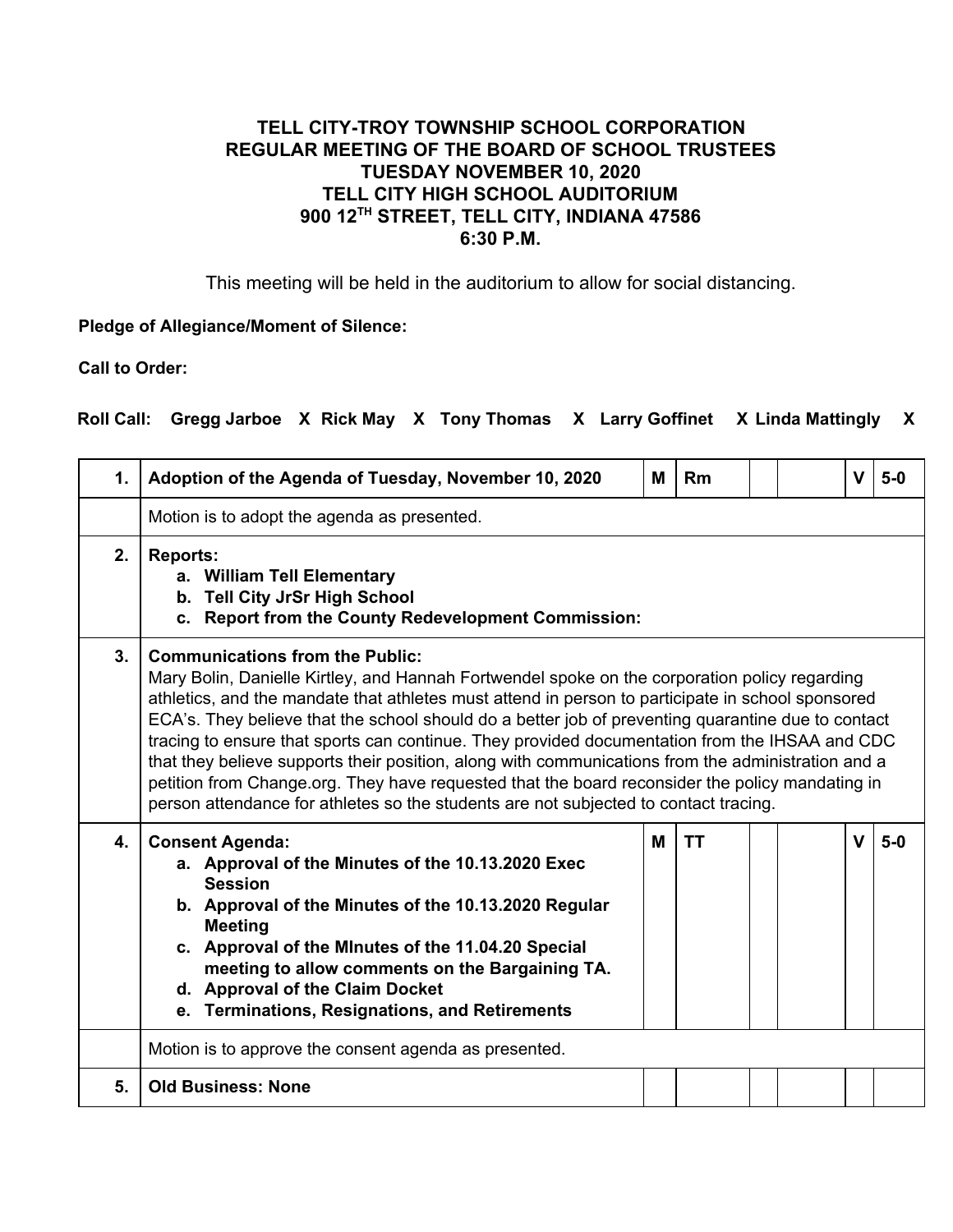| 6. | <b>New Business:</b>                                                                                                                                                                                                                                                                                                                                                                                                                                                                                                                                                                                                                                 |                                   |                                                                                                                                                                   |  |  |             |       |  |
|----|------------------------------------------------------------------------------------------------------------------------------------------------------------------------------------------------------------------------------------------------------------------------------------------------------------------------------------------------------------------------------------------------------------------------------------------------------------------------------------------------------------------------------------------------------------------------------------------------------------------------------------------------------|-----------------------------------|-------------------------------------------------------------------------------------------------------------------------------------------------------------------|--|--|-------------|-------|--|
| a. | <b>William Tell Elementary</b>                                                                                                                                                                                                                                                                                                                                                                                                                                                                                                                                                                                                                       | М                                 | LG                                                                                                                                                                |  |  | v           | $5-0$ |  |
|    | 1. Program Assistant<br>2. Program Assistant                                                                                                                                                                                                                                                                                                                                                                                                                                                                                                                                                                                                         | 1. Sarah Brown<br>2. Jenna Harris |                                                                                                                                                                   |  |  |             |       |  |
|    | Applications and background checks have been provided along with Mrs. Noble's recommendation.<br>Motion is to approve both recommendations as presented.                                                                                                                                                                                                                                                                                                                                                                                                                                                                                             |                                   |                                                                                                                                                                   |  |  |             |       |  |
| b. | Tell City Jr.Sr. High School                                                                                                                                                                                                                                                                                                                                                                                                                                                                                                                                                                                                                         | M                                 | LG                                                                                                                                                                |  |  | v           | $5-0$ |  |
|    | 1. Junior High (8th Grade) Social Studies Teacher                                                                                                                                                                                                                                                                                                                                                                                                                                                                                                                                                                                                    |                                   | 1. Madalyn Dawson                                                                                                                                                 |  |  |             |       |  |
|    | Madalyn will fill the vacancy created by Mrs. Knable's retirement. Her application and background<br>check have been provided. Motion is to approve the recommendation as presented.                                                                                                                                                                                                                                                                                                                                                                                                                                                                 |                                   |                                                                                                                                                                   |  |  |             |       |  |
| C. | <b>Athletics</b>                                                                                                                                                                                                                                                                                                                                                                                                                                                                                                                                                                                                                                     | M                                 | <b>RM</b>                                                                                                                                                         |  |  | $\mathbf v$ | $5-0$ |  |
|    | 1. Volunteer Swim Coach<br>2. Volunteer Swim Coach<br>3. Volunteer Wrestling Coach<br>4. Volunteer Wrestling Coach<br>5. Volunteer Wrestling Coach<br>6. Volunteer Wrestling Coach<br>7. Volunteer Wrestling Coach<br>8. Volunteer Wrestling Coach                                                                                                                                                                                                                                                                                                                                                                                                   |                                   | 1. Tony Miller<br>2. Alyson Goffinet<br>3. Bryce Hammack<br>Jamie Polen<br>4.<br>5. Chase Litherland<br>6. Zach Froelich<br>Joe Litherland<br>7.<br>8. Caleb Lain |  |  |             |       |  |
|    | All background checks have been provided. Motion is to approve the group as presented.                                                                                                                                                                                                                                                                                                                                                                                                                                                                                                                                                               |                                   |                                                                                                                                                                   |  |  |             |       |  |
| d. | 2020-2021 Collective Bargaining Agreement                                                                                                                                                                                                                                                                                                                                                                                                                                                                                                                                                                                                            | M                                 | <b>RM</b>                                                                                                                                                         |  |  | V           | $5-0$ |  |
|    | The CTA and corporation tentatively agreed to the 20-21 CBA on Friday, October 30. The public<br>meeting for the TA was held on 11.04.20. The agreement consists of:<br>Continuing the \$742 stipend for TRF reduction (\$67,522.00)<br>Two (2) Health Insurance Premium Holidays (Approx. \$11,800.00)<br>50% of the Health Insurance Refund for 20/21<br>\$250 on the base for each eligible teacher (\$22,750.00)<br>\$1500 one time stipend for each eligible teacher (\$136,500.00)<br>Total: \$238,572.00 before Insurance Refund and TAG grant, or a minimum of approx. \$2,621,67 per<br>teacher. Motion is to approve the CBA as presented. |                                   |                                                                                                                                                                   |  |  |             |       |  |
| е. | 2021 Support Staff Handbook (first read)                                                                                                                                                                                                                                                                                                                                                                                                                                                                                                                                                                                                             |                                   |                                                                                                                                                                   |  |  |             |       |  |
|    | Included in your packet is the support staff handbook updates for 2021. This is a first read only.<br>The only proposed changes are to update the dates, clarify part-time/full-time benefits, and an<br>updated job description for Special Education Bus Driver.<br>I am also recommending the following:<br>\$750.00 one time stipend for all non-salaried support staff (\$54,750)<br>\$1,000.00 one time stipend for all salaried support staff. (\$13,000)                                                                                                                                                                                     |                                   |                                                                                                                                                                   |  |  |             |       |  |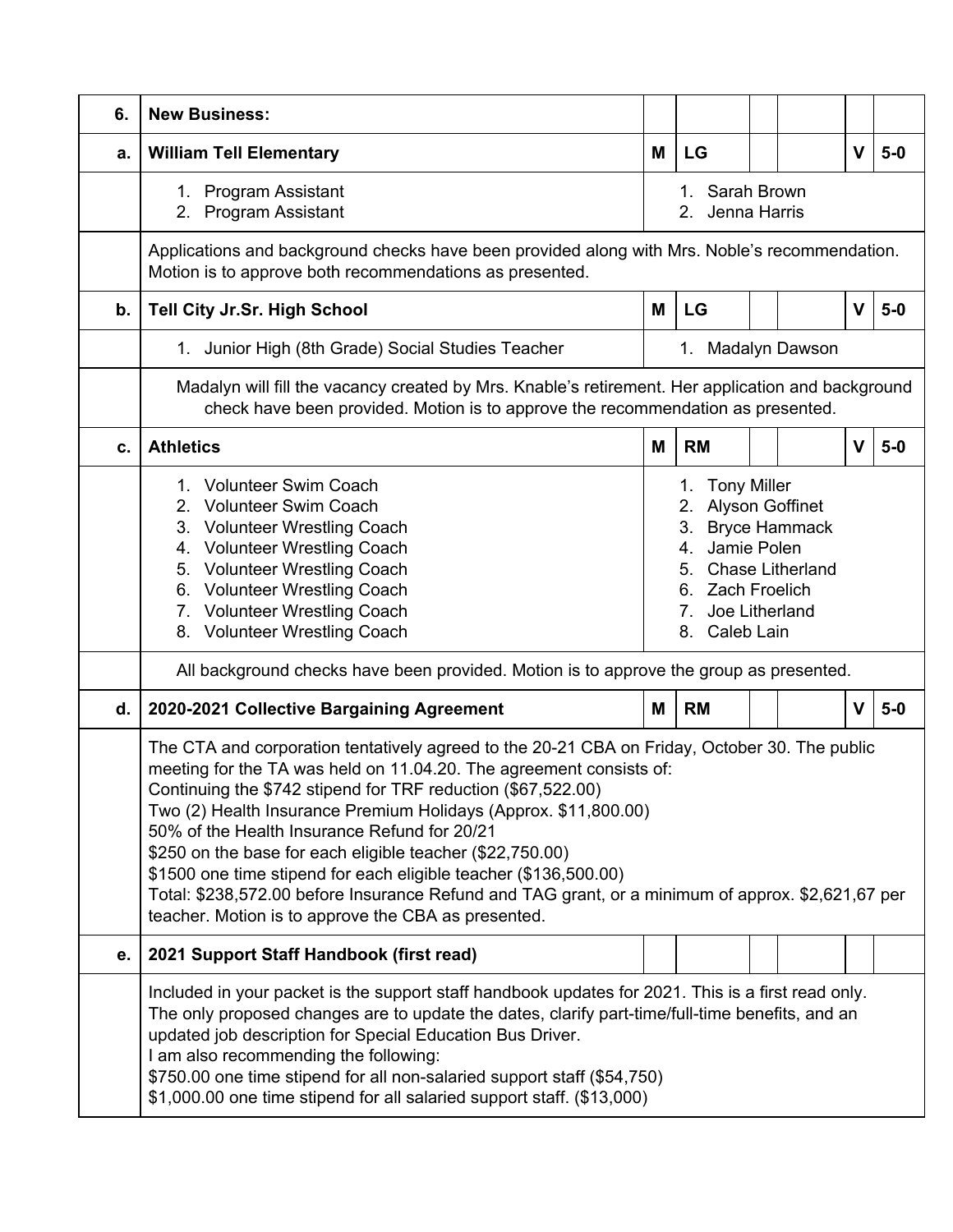|             | All support staff eligible for and enrolled in the Corporation Health Insurance plan will also receive the<br>(2) Health Insurance Premium Holidays and their share of the 50% of the health insurance refund.<br>There was no board discussion on this topic.                                                                                                                                                                                                                                                                                                                                                                                                                                                                                                                                                                                                                                                                                                                                                                                                                                                                                                                                                                                                                                                                                                                                                                                                                                                                                                                                                                                                                                                                                                      |   |           |  |  |   |       |
|-------------|---------------------------------------------------------------------------------------------------------------------------------------------------------------------------------------------------------------------------------------------------------------------------------------------------------------------------------------------------------------------------------------------------------------------------------------------------------------------------------------------------------------------------------------------------------------------------------------------------------------------------------------------------------------------------------------------------------------------------------------------------------------------------------------------------------------------------------------------------------------------------------------------------------------------------------------------------------------------------------------------------------------------------------------------------------------------------------------------------------------------------------------------------------------------------------------------------------------------------------------------------------------------------------------------------------------------------------------------------------------------------------------------------------------------------------------------------------------------------------------------------------------------------------------------------------------------------------------------------------------------------------------------------------------------------------------------------------------------------------------------------------------------|---|-----------|--|--|---|-------|
| $f_{\cdot}$ | <b>Administrative Contract Renewals</b>                                                                                                                                                                                                                                                                                                                                                                                                                                                                                                                                                                                                                                                                                                                                                                                                                                                                                                                                                                                                                                                                                                                                                                                                                                                                                                                                                                                                                                                                                                                                                                                                                                                                                                                             | M | <b>LM</b> |  |  | V | $5-0$ |
|             | The administrative evaluations have been provided, and I would like to thank them for their efforts<br>throughout the pandemic. They are eligible for the TRF stipend, ins. premium holidays, and the ins.<br>refund. I am proposing they also receive a \$2000.00 stipend. Recommendation is to approve the<br>stipends and renew the contracts for the administration to one year out.                                                                                                                                                                                                                                                                                                                                                                                                                                                                                                                                                                                                                                                                                                                                                                                                                                                                                                                                                                                                                                                                                                                                                                                                                                                                                                                                                                            |   |           |  |  |   |       |
| g.          | 2021-2022 School Calendar                                                                                                                                                                                                                                                                                                                                                                                                                                                                                                                                                                                                                                                                                                                                                                                                                                                                                                                                                                                                                                                                                                                                                                                                                                                                                                                                                                                                                                                                                                                                                                                                                                                                                                                                           | М | <b>LM</b> |  |  | V | $5-0$ |
|             | A copy of the proposed 2021-2022 calendar has been provided. Discussion with the CTA is 11.09.20.<br>I have recommended:<br>The first student day would be August 3, 2021. August 12-13 are vacation days for Schweizer Fest.<br>Fall Break is 10.11.21-10.15.21. Our first snow day is 11.24.21. First semester ends 12.17.21.<br>Second semester resumes 01.03.22. Snow days include 01.17.22, 02.18.22 and 02.21.22. Spring<br>break is 03.14.22-03.18.22. The last snow days are 04.15.22, 04.18.22, 05.06.22, and the last<br>student day is 05.25.22.<br>This would be tentative and subject to change based on circumstance. Recommendation is to<br>approve the calendar as discussed.                                                                                                                                                                                                                                                                                                                                                                                                                                                                                                                                                                                                                                                                                                                                                                                                                                                                                                                                                                                                                                                                      |   |           |  |  |   |       |
| h.          | <b>Winter Sports Guidelines</b>                                                                                                                                                                                                                                                                                                                                                                                                                                                                                                                                                                                                                                                                                                                                                                                                                                                                                                                                                                                                                                                                                                                                                                                                                                                                                                                                                                                                                                                                                                                                                                                                                                                                                                                                     |   |           |  |  |   |       |
|             | <b>Winter Sports Ticket Plan</b><br>HS Boys and Girls Basketball and Wrestling (BTSA) - Each TC athlete, cheerleader,<br>manager, pep band member and coach is allowed up to four household members. If they do not<br>live within the household, they are not able to get into the game. The gateworker will have a<br>roster and list of the household members. He/She will check off the four household members<br>that attend that game (there can be more than four household members listed, but only four can<br>enter). There will only be one entrance into the game, the student parking lot doors/cafeteria<br>hallway entrance. Families can pay at the gate for \$5/person. The away team's ticket allotment<br>will be 2 tickets per athlete, coach, manager. Away team's admin will be able to sign in at the<br>gate.<br>HS Swimming (TCJSHS Pool) - No spectators. Parents will have an opportunity to be a timer,<br>scoreboard operator, or public address announcer.<br>JH Basketball (BTSA) - 4 tickets per athlete. Must be household members. The gateworker will<br>have a roster and list of the household members. He/She will check off the four household<br>members that attend that game (there can be more than four household members listed, but<br>only four can attend). Away team will be sent 2 tickets per athlete and coach. Families can pay<br>at the gate for \$3/person<br>Elem. Basketball (WTE Gym) - 2 tickets per athlete. Must be household members. The<br>gateworker will have a roster and list of the household members. He/She will check off the two<br>household members that attend that game (there can be more than two household members<br>listed). Away team will be sent 2 tickets per athlete/coach. |   |           |  |  |   |       |